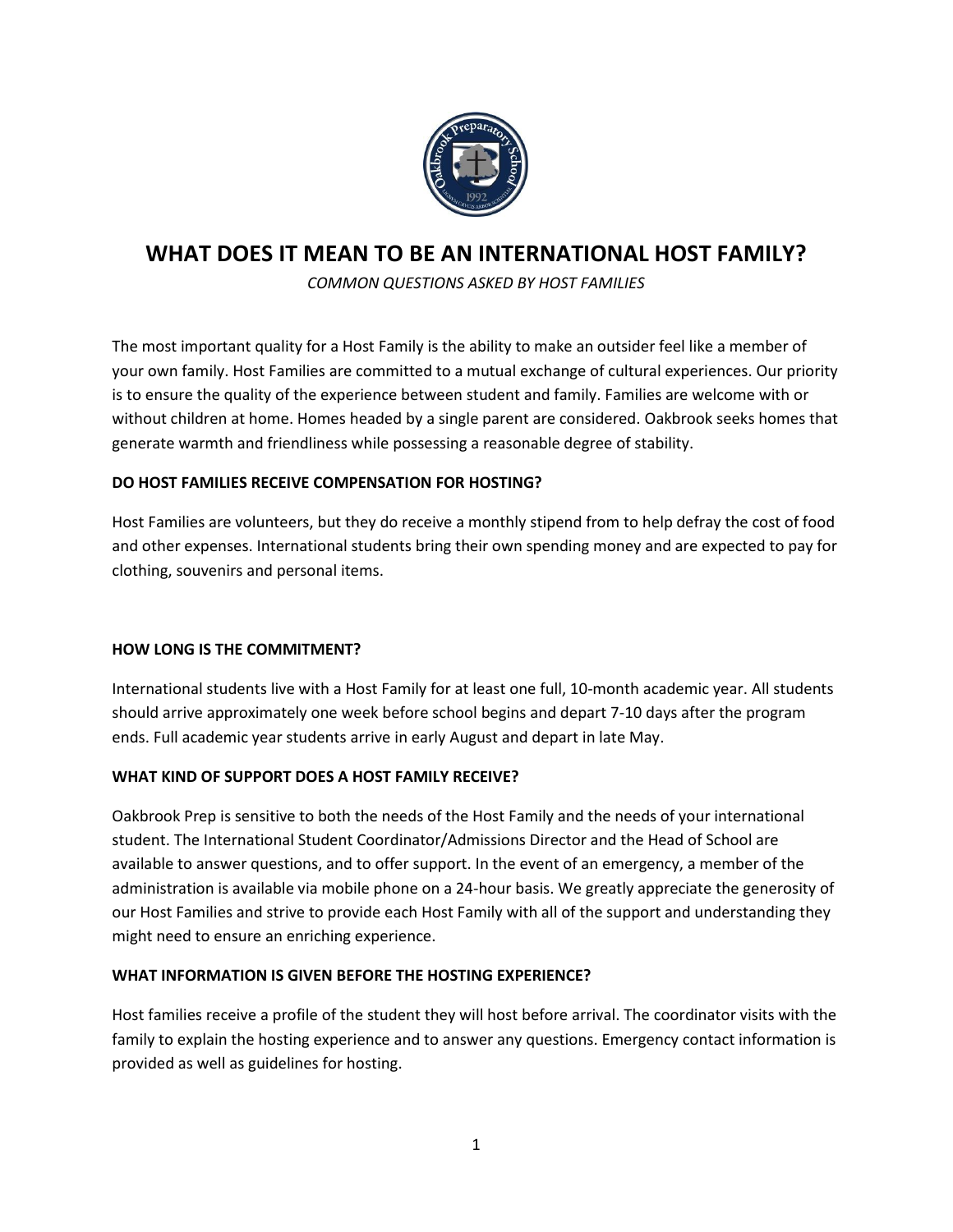#### **WHAT WILL OUR EXCHANGE STUDENT EXPECT?**

International students expect to be treated as a member of your family. They have made the decision to leave behind their own family and friends to have the experience of living with an American family and attending an American high school. International students are as diverse as the families who host them. Some are outgoing and gregarious; others are quiet and shy. Like most teenagers around the world, they are curious and inquisitive. They have come to the U.S. to discover what the American way of life is all about. Your international student will expect you to communicate with him/her about your values, and will also expect you to listen when he/she tells you about the way of life of his/her country.

#### **WILL THE INTERNATIONAL STUDENT ABIDE BY THE RULES OF OUR HOME?**

Your student is expected to behave as a member of your family and follow all of the rules and expectations of your household. Since every family has its own set of house rules and policies, it is important for the family to take time in the beginning to explain what the students needs to know about your household, including rules, chores, daily schedules, curfews, etc. You should be honest and open about your household rules. Remember, your student is not merely a guest, but a new member of your family!

#### **WHO COVERS THE INTERNATIONAL STUDENT'S EXPENSES DURING THE PROGRAM?**

All international students have their own spending money for clothes, souvenirs, school supplies, snacks outside the home, and entertainment. Host Families are expected to provide food, room and board for the student. The expenses of Host Families differ depending on the lifestyles of each individual family. Host Families receive \$900 per month to cover the actual costs of host. If actual costs are greater than this amount, the Host Family should discuss this with the coordinator.

#### **MAY AN INTERNATIONAL STUDENT SHARE A BEDROOM WITH ANOTHER CHILD?**

Yes. It is required that children sharing a room are the same gender and there is no more than a five year age difference between the two. International students may not share a room with an adult. An international student must have his or her own bed and space in the closet and the chest of drawers. An appropriate place for study must be provided.

#### **IS THE HOST FAMILY THE LEGAL SPONSOR FOR THE STUDENT?**

No. Oakbrook Prep is the legal sponsor for the student. As the legal sponsor, Oakbrook issues the documents necessary for the student to obtain a visa to enter the United States and to attend school